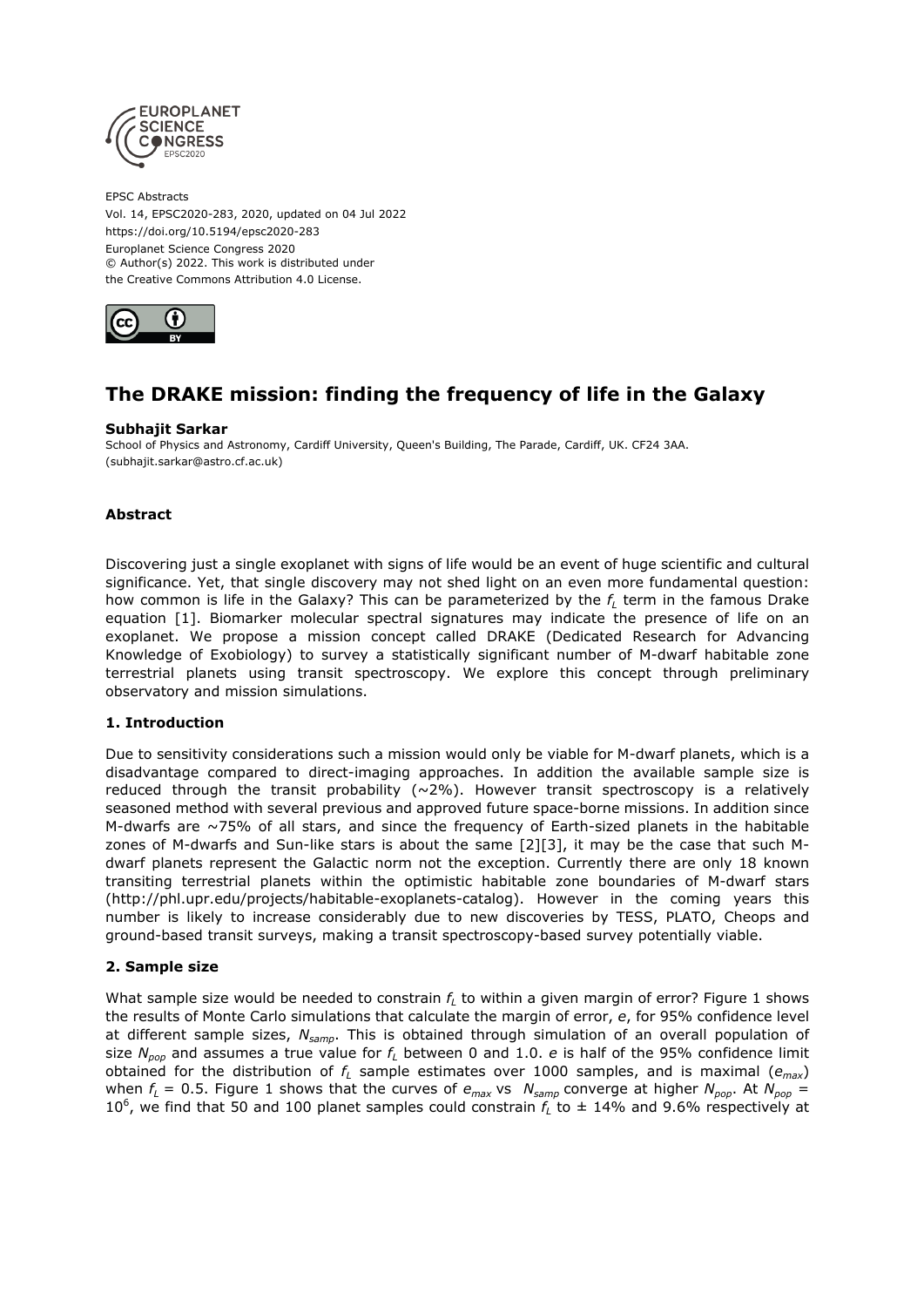95% confidence.



*Figure 1. emax vs sample size for different population sizes. Dots are the mean over 10 repeats of 1000 realization Monte Carlo simulations, and error bars are the standard deviation.*

#### **3. Observatory design**

The concept calls for a telescope operating from the L2 Sun-Earth Lagrange point, with an infra-red spectrometer instrument. The near- and mid- infra-red contains spectral signatures for major molecules occuring in planetary secondary atmospheres such as  $H_2O$ ,  $CO_2$ ,  $CH_4$  and NH<sub>3</sub>, as well as biosignatures from  $O_2$  and  $O_3$ . Ro-vibrational band envelopes produce spectral features that generally broaden at longer wavelengths. Previous work [4] has shown that most features from 5-10 μm can be characterized with *R* ~ 30, whereas narrower features at shorter wavelength require  $R \sim 100$ . Two prototype instruments are explored here: 1) 0.6-12  $\mu$ m in two channels, Ch0 (0.6-5 μm at *R* = 100) and Ch1 (5-12 μm at *R* = 30), and 2) 0.7-10.5 μm in two channels, Ch0 (0.7-5 μm, *R* = 100-50), and Ch1 (5-10.5 μm, *R* = 30-15). The varying *R* power and reduced spectral range of the latter design increases the minimum atmospheric SNR (Figure 2). The ability to identify spectral features reliably using the variable *R* in prototype 2 will require further study using spectral retrieval methods.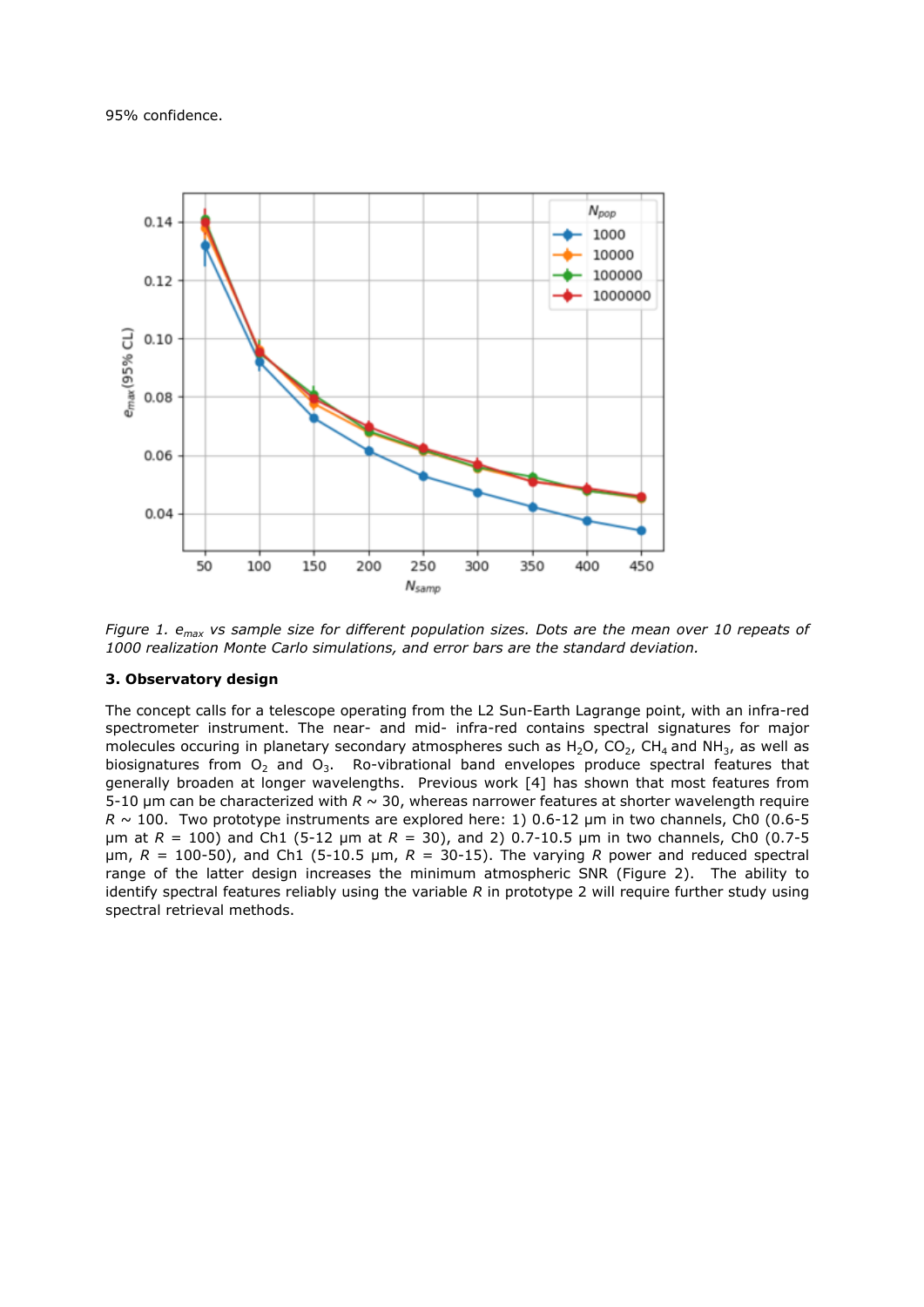

*Figure 2. SNR1(λ), the atmospheric SNR in 1 transit for an Earth twin around an M0 star at 10 pc distance with a 10 m telescope. Red line: prototype 1. Blue line: protoype 2. The green line shows the varying R power across the band for prototype 2.*

## **4. Simulations**

Example results from initial simulations are shown in Figure 3. The method first generates a randomized simulated population of transiting Earth-sized and super-Earth-sized planets in the habitable zones of M-dwarfs of different subclasses (with a spatial distribution based on data from the TESS Input Catalogue Candidate Target List). These planets are assumed to be detected in order of their relative detection SNR to form samples of size *Nsamp* ranging from 50 to 400. We use a simple instrument model for DRAKE with primary mirror size, *D*, and one of the two prototype instrument designs. We assume photon noise only, and a 'box-car' transit model. The scale height, *H*, is modelled for each planet assuming it has an average temperature and mean molecular weight equal to that for the Earth. This is used to estimate the size of a spectral feature, *A*, where  $A = 2(n_HHR_p)/R_s^2$  ( $n_H = 5$  or 7,  $R_p$  = planet radius,  $R_s$  = star radius). The noise on A,  $\sigma_A(\lambda)$ , is calculated, to give an atmospheric SNR for 1 transit, *SNR1(λ)*. The number of transits, *N<sup>t</sup>* , to reach an target SNR, *SNR<sup>t</sup>* (= 3 or 5) is then calculated for each planet using the minimum *SNR1(λ)*. Each planet is randomly assigned a *T<sup>0</sup>* central transit time, and a scheduling algorithm is used to efficiently order the planet sample observations and obtain a total mission duration, *Tmiss*.